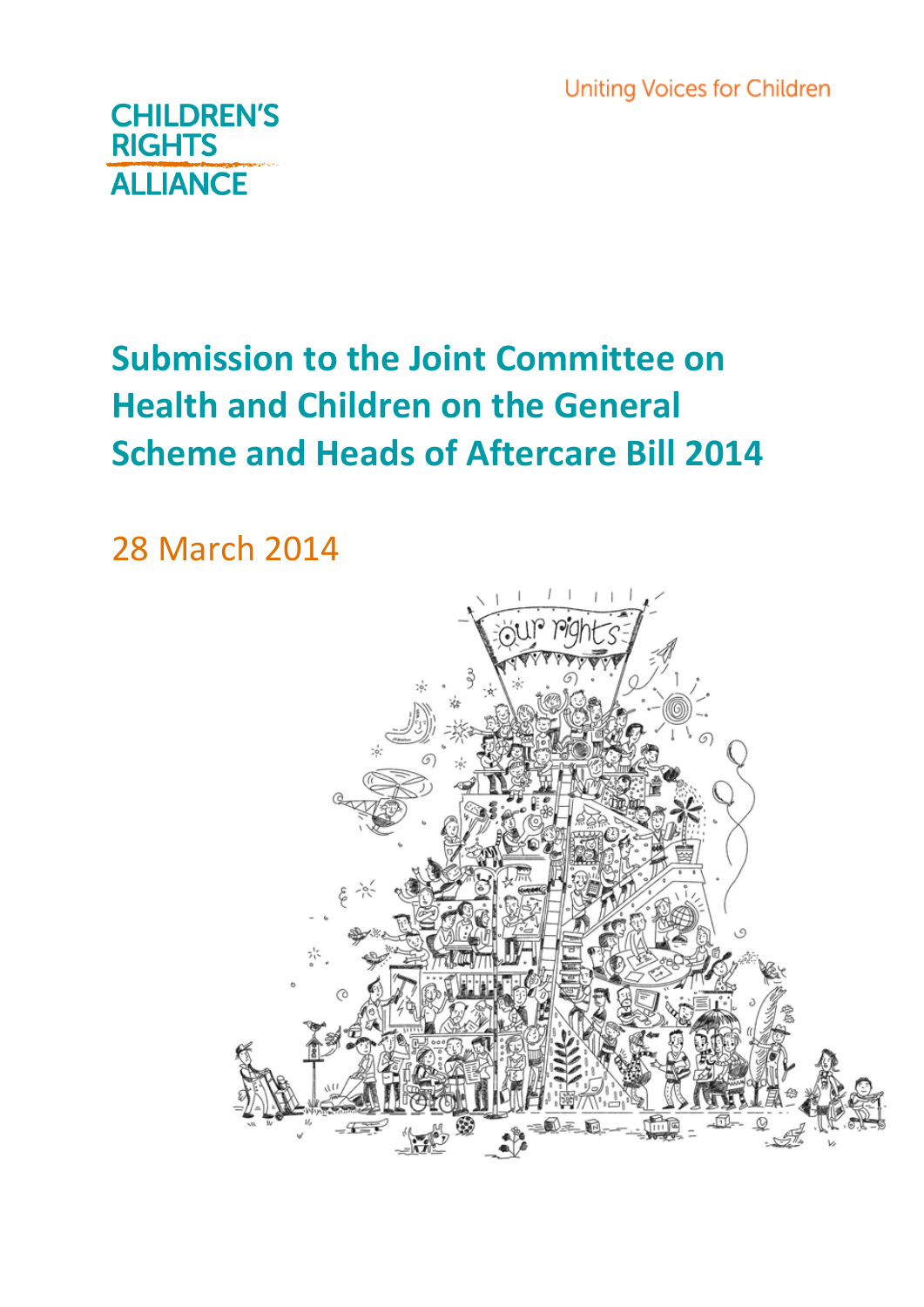The Children's Rights Alliance unites over 100 organisations working together to make Ireland one of the best places in the world to be a child. We improve the lives of all children and young people by ensuring Ireland's laws, policies and services comply with the standards set out in the United Nations Convention on the Rights of the Child.

Alcohol Action Ireland Amnesty International Ireland Ana Liffey Drug Project Arc Adoption The Ark, A Cultural Centre for Children Assoc. for Criminal Justice Research and Development (ACJRD) Association of Secondary Teachers Ireland (ASTI) ATD Fourth World – Ireland Ltd Barnardos Barretstown Camp BeLonG To Youth Services Bessborough Centre Border Counties Childhood Network CARI Foundation Carr's Child and Family Services Catholic Guides of Ireland Catholic Youth Care Childhood Development Initiative City of Dublin YMCA COPE Galway Cork Life Centre Crosscare DIT – School of Social Sciences & Legal Studies Doras Luimni Down Syndrome Ireland Dublin Rape Crisis Centre Dun Laoghaire Refugee Project Early Childhood Ireland Educate Together School of Education UCD EPIC Focus Ireland Forbairt Naíonraí Teoranta Foróige GLEN - Gay and Lesbian Equality Network Headstrong - The National Centre for Youth Mental Health Immigrant Council of Ireland Inclusion Ireland Inspire Ireland Institute of Community Health Nursing Integration Centre International Adoption Association Irish Association of Social Care Workers (IASCW) Irish Association of Social Workers Irish Association of Suicidology Irish Autism Action Irish Centre for Human Rights, NUI Galway Irish Congress of Trade Unions (ICTU) Irish Council for Civil Liberties (ICCL) Irish Foster Care Association Irish Girl Guides Irish National Teachers Organisation (INTO) Irish Penal Reform Trust Irish Premature Babies

Irish Primary Principals Network Irish Refugee Council Irish Second Level Students' Union (ISSU) Irish Society for the Prevention of Cruelty to Children Irish Traveller Movement Irish Youth Foundation (IYF) Jack & Jill Children's Foundation Jesuit Centre for Faith and Justice Junglebox Childcare Centre F.D.Y.S. Kids' Own Publishing Partnership Lifestart National Office Marriage Equality – Civil Marriage for Gay and Lesbian People Mary Immaculate College Mental Health Reform Mothers' Union of Ireland Mounttown Neighbourhood Youth and Family Project MyMind National Association for Parent Support National Organisation for the Treatment of Abusers (NOTA) National Parents Council Post Primary National Parents Council Primary National Youth Council of Ireland One Family One in Four OPEN Parentline Parentstop Pavee Point Peter McVerry Trust Rape Crisis Network Ireland (RCNI) Realt Beag SAFE Ireland Saoirse Housing Association SAOL Beag Children's Centre Scouting Ireland Society of St. Vincent de Paul Sonas Housing Association SpunOut.ie St. Nicholas Montessori College St. Nicholas Montessori Society St. Patrick's Mental Health Services Start Strong Step by Step Child & Family Project Sugradh The UNESCO Child and Family Research Centre, NUI Galway The Guardian Childrens Project Treoir UNICEF Ireland Unmarried and Separated Families of Ireland Yoobyoo youngballymun Youth Advocate Programme Ireland (YAP) Youth Work Ireland

The Alliance is funded by The Atlantic Philanthropies, the One Foundation and the Department of the Environment, Community and Local Government.

#### **Children's Rights Alliance**

31 Molesworth Street, Dublin 2, Ireland Ph: +353 1 662 9400 Email: info@childrensrights.ie **www.childrensrights.ie**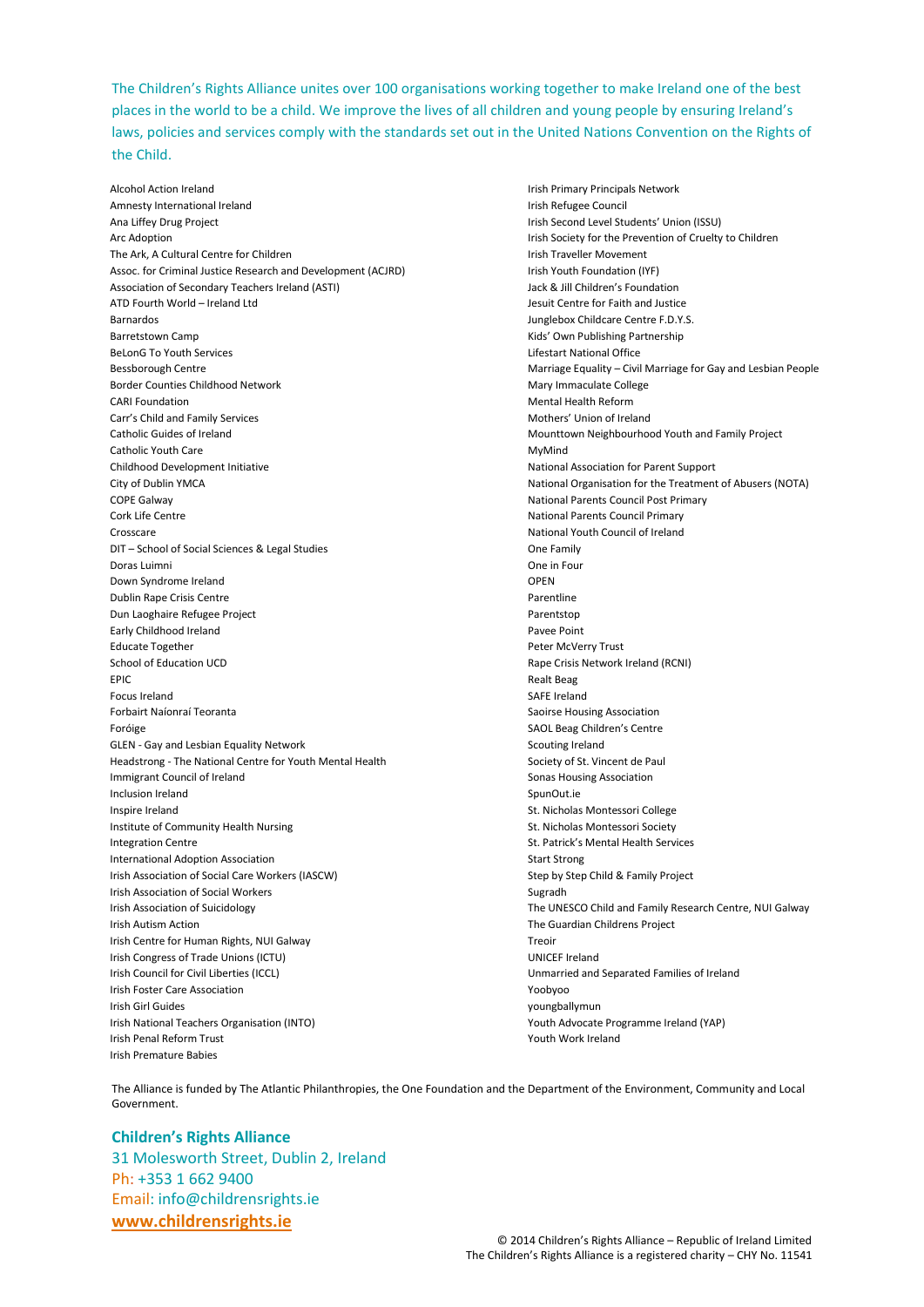## **1. Introduction**

The Children's Rights Alliance unites over 100 organisations working together to make Ireland one of the best places in the world to be a child. We improve the lives of all children and young people by ensuring Ireland's laws, policies and services comply with the standards set out in the United Nations Convention on the Rights of the Child.<sup>1</sup>

The Alliance welcomes the publication of the General Scheme and Heads of the Aftercare Bill 2014 and the opportunity to be consulted on them by the Joint Committee on Health and Children. The Heads of Bill will amend the Child Care Act 1991 to provide qualifying care leavers with a statutory entitlement to the preparation and review of an aftercare plan by the Child and Family Agency. The aftercare plan will identify the need of the child or young person for aftercare supports.

This Heads of Bill provide an important improvement on the existing legislative provisions by imposing a statutory duty on the Child and Family Agency to prepare an aftercare plan for an eligible child or young people. We believe, however, that for this legislation to be effective the Heads must be amended to ensure that they can:

- Reach the most vulnerable children and young people; and
- Lead to an improvement in their life outcomes.

### **2. Recommendations**

#### **Head 1: Interpretation**

Head 1 sets out the grounds for eligibility to be:

- **'Eligible Child' who is currently in care:** A child aged 16 years or over who is in care and has been in care for (a) a minimum period of 12 consecutive months, or (b) a cumulative period of not less than 12 months in the previous 5 years
- **'Eligible Child' who left care at 16 but is still under 18**: A child aged 16 or 17 who presents him/herself to the Agency and establishes that he/she had been in care (a) for 12 consecutive months prior to reaching age 16 and who then left care aged 16 years, or (b) on a number of occasions for a cumulative period of not less than 12 months in the previous 5 years
- **'Eligible Young Person' who is now 18, 19 or 20**: A young person aged 18, 19 or 20 who presents him/herself to the Agency and establishes that he/she was an eligible child before he/she reached 18 years. In circumstances where (a) an aftercare plan, for any reason, was not prepared or finalized or who decided not to avail of the assistance offered in the aftercare plan on reaching 18 years of age, or (b) where there has been a significant change in their circumstances since leaving care, that was unexpected and/or which necessitates a review of the original aftercare plan.

These broadly framed and clear defined eligibility grounds are to be welcomed. In particular, we welcome the open door policy for young people of 18, 19 and 20 years to return to the Agency to seek support after a period of disengagement; where no plan was made; or because their circumstances have changed.

<u>.</u>

<sup>1</sup>  *United Nations Convention on the Rights of the Child* (1989) http://www.ohchr.org/EN/ProfessionalInterest/Pages/CRC.aspx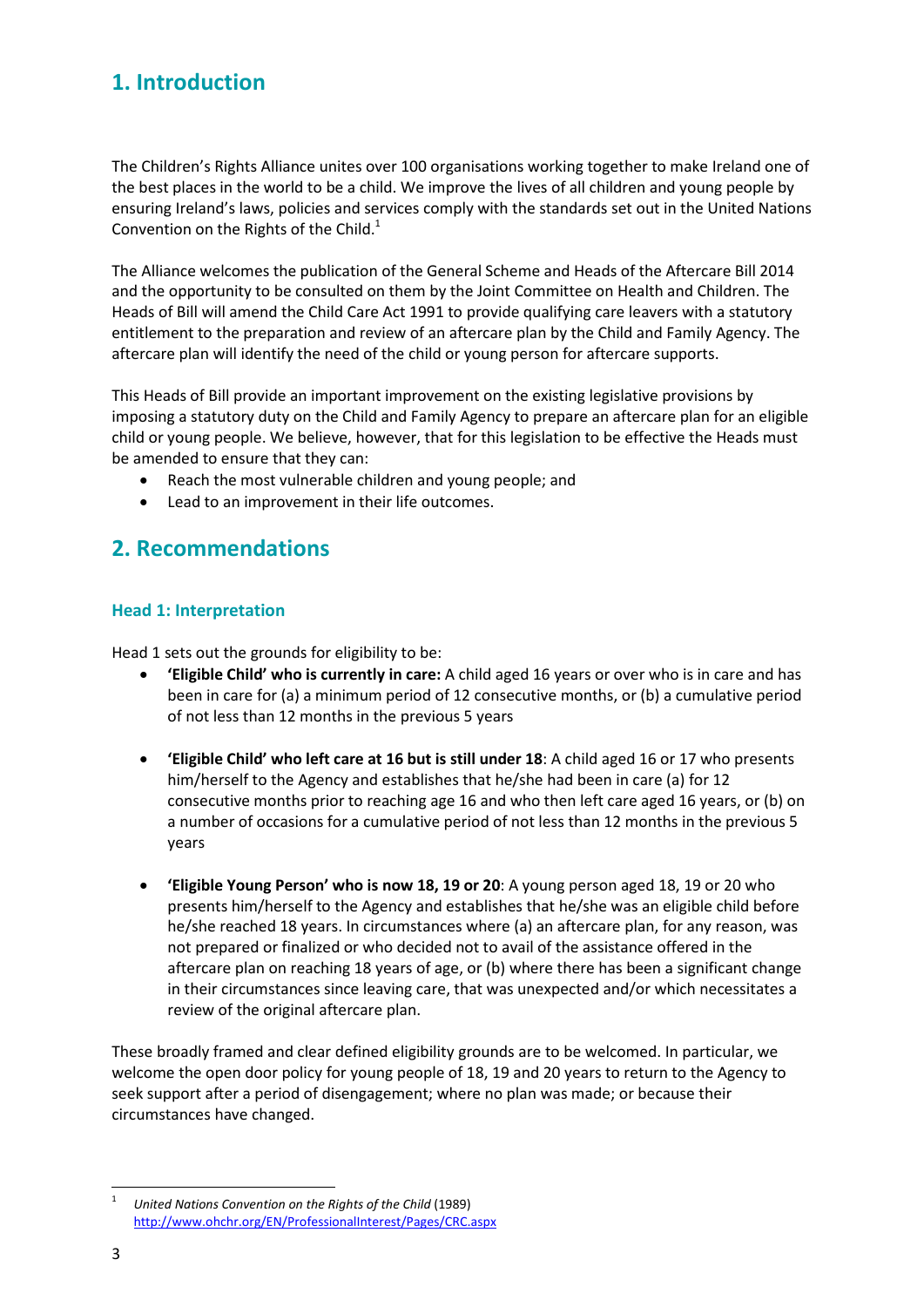#### *Additional Ground based on Exceptional Need*

Head 1 sets out grounds for eligibility based on the length of time a child has been in care. As with any system based on a specified time period, there will always be 'hard cases' that fall outside of this time period. Hence, we believe an additional eligibility ground should be added, one which is based on the assessed needs of a child or young person who has been in care or who has been known to the Agency during the past five years. Those assessed as having 'exceptional needs' will be deemed eligible under the legislation for an aftercare plan. A definition of 'exceptional needs' can be set out in regulations and could include a child or young person who finds themselves destitute or homeless. The combination of grounds – based on length of time in care or in exceptional need – will ensure that the most vulnerable children and young people are captured by the legislation.

This 'exceptional needs' ground could be used to address the following potential scenarios:

- *Less than 12 months and in need*: A girl with addiction difficulties whose foster placement broke down after 11 months and for whom a return home is not in her best interest given previous abuse
- *Known to the Agency and at risk*: A girl who has been known to the Agency for a number of years and who is suspected of being involved in prostitution
- *Homeless*: A girl over 16 years who has been homeless and accessing emergency accommodation under Section 5 for a number of months
- *Experience of detention and potentially homeless*: A boy who has been known to the Agency for a number of years while he was detained in a Children Detention School and on release from the School finds himself estranged from his family and destitute
- *Experience of psychiatric care and potentially homeless*: A boy who has been known to the Agency for a number of years given his mental health and behavioural needs who is due to be released from a psychiatric hospitals but his family say they cannot cope with his return.

#### *Homeless Children*

Homeless teenagers are among the most vulnerable children in the State. The experience of becoming homeless is a deeply traumatic and destabilising event in a child's life. Even a few weeks of couch surfing, sleeping rough or accessing emergency accommodation can place a child at extreme risk of abuse, criminal behavior and substances misuse. Where a child over 16 years is accessing homeless services under Section 5 of the Child Care Act 1991, they are not technically 'in care' as they are not under a Care Order and thus we assume will not qualify under Head 1. Given their vulnerability there must be another route through which a homeless child can be supported.

*Recommendation:* Include in Head 1 a new subsection (c):

*A child or young person between the ages of 16 and 21 years who does not meet the criteria set out in ..…. who has (i) been in the care of the Agency or (ii) known to the Agency during the previous five years from the date on which they present themselves to the Agency and who can establish that he/she has an exceptional need for assistance.* 

#### **Head 2: Preparation of Aftercare Plan**

Head 2 provides that in order to determine the need for assistance, the Child and Family Agency must (i) prepare an aftercare plan for each eligible children before they leave care; and (ii) prepare an aftercare plan or review and update an existing aftercare plan for each eligible young person following a request by, or on behalf of, the eligible young person.

The provision in Head 2 is to be welcomed in that it will ensure that eligible children and young people receive an assessment of need and the preparation of an aftercare plan to meet that need. However, it falls short of providing an entitlement to a service or support. A vulnerable child or young person whose needs have been identified in an aftercare plan has no remedy if the plan is not implemented. There is no body charged with ensuring that the aftercare plan is delivered. Head 2, in its current formulation, will not necessarily lead to an improvement in the life outcomes of